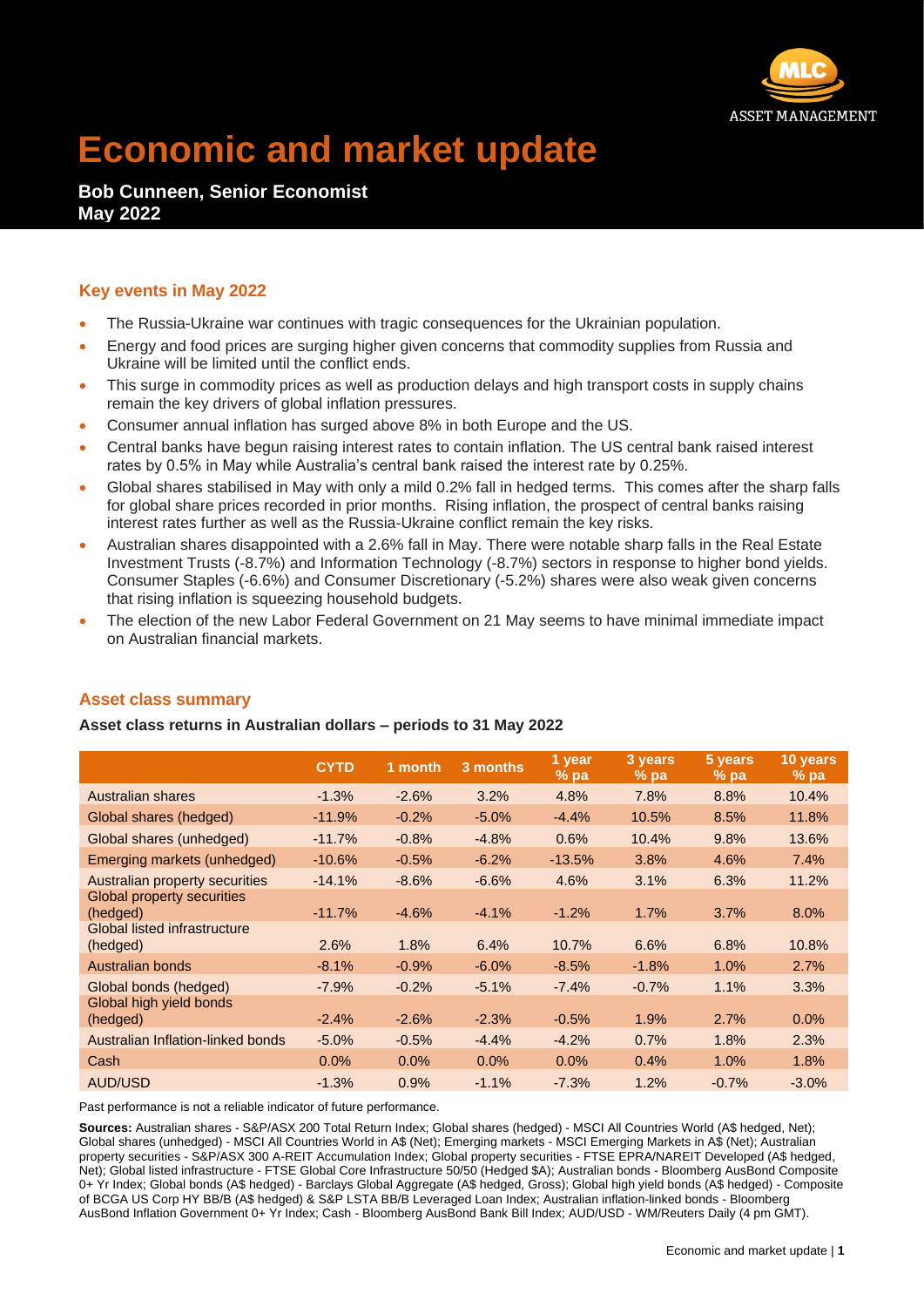#### **Key events in global markets over the last three months to May**

Global shares (unhedged) delivered a disappointing return of -4.8% for the three months to May 2022. Investors were initially concerned about persistent inflation pressures, rising bond yields and the signal from the US central bank that higher interest rates were coming in 2022. Russia's invasion of Ukraine on 24 February then generated alarm in financial markets. The tragic loss of Ukrainian lives and the traumatic flight to safety westwards has cast a troubling shadow across Europe.

Wall Street made a sharp retreat from record highs set in early January. The S&P 500 Index posted a very weak -5.3% return for the past three months. Inflation concerns dominated with US consumer price annual inflation reaching 8.3% in April. US government bond yields rose sharply given these inflation risks, thereby denting investor's previous optimism. The US Federal Reserve (Fed) raised the US interest rates by 0.25% in March and then by a further 0.5% increase in May in response to high inflation.

European shares also fell sharply in response to inflation concerns as well as the Ukraine crisis. The MSCI Europe Index delivered a weak -5.2% return for the past three months.

Asian share markets also delivered very weak returns. The MSCI China Index slumped by 9.6% (in local currency terms) given concerns over China's economic slowdown and the continued financial weakness of property development companies such as Evergrande.

Global bonds (hedged) delivered a disappointing -5.1% return for the quarter. Government bond yields have climbed as persistent inflation pressures is seeing central banks signal higher cash interest rates are likely.

Global high yield bonds (hedged) also posted a weak -2.3% return. Investors have become cautious given rising inflation and weaker share markets.

#### **Key events in Australia over the last three months to May**

Australian shares have been remarkably resilient to these global political and inflation concerns. For the three months to May, Australian shares delivered a strong 3.2% return.

The Utilities (17.4%) and Energy (11.7%) sectors led the market with exceptionally strong gains given higher power and energy prices in response to the Ukrainian conflict. The Resources (5.9%) sector also made very strong gains with higher commodity prices. However, there were disappointing returns from the Information Technology (-7.3%) and Consumer Discretionary (-4.3%) sectors which struggled with rising bond yields and a more cautious assessment by investors.

Australia's economy appears to be progressively improving judging by solid results in business surveys, employment, and retail spending. Australia's unemployment rate fell to 3.9% in April, the lowest since 1974. However, the inflation acceleration is very concerning and has warranted the Reserve Bank of Australia (RBA) raising the interest rate by 0.25% to 0.35% in May.

#### **Looking forward**

Global economic activity was showing more promising signs entering 2022 given low interest rates and the virus threat moderating. However the troubling trio of rising inflation, higher interest rates and the war in Ukraine is now providing a more challenging investing climate. Investors face a difficult task in assessing these considerable inflation, interest rate and political risks this year.